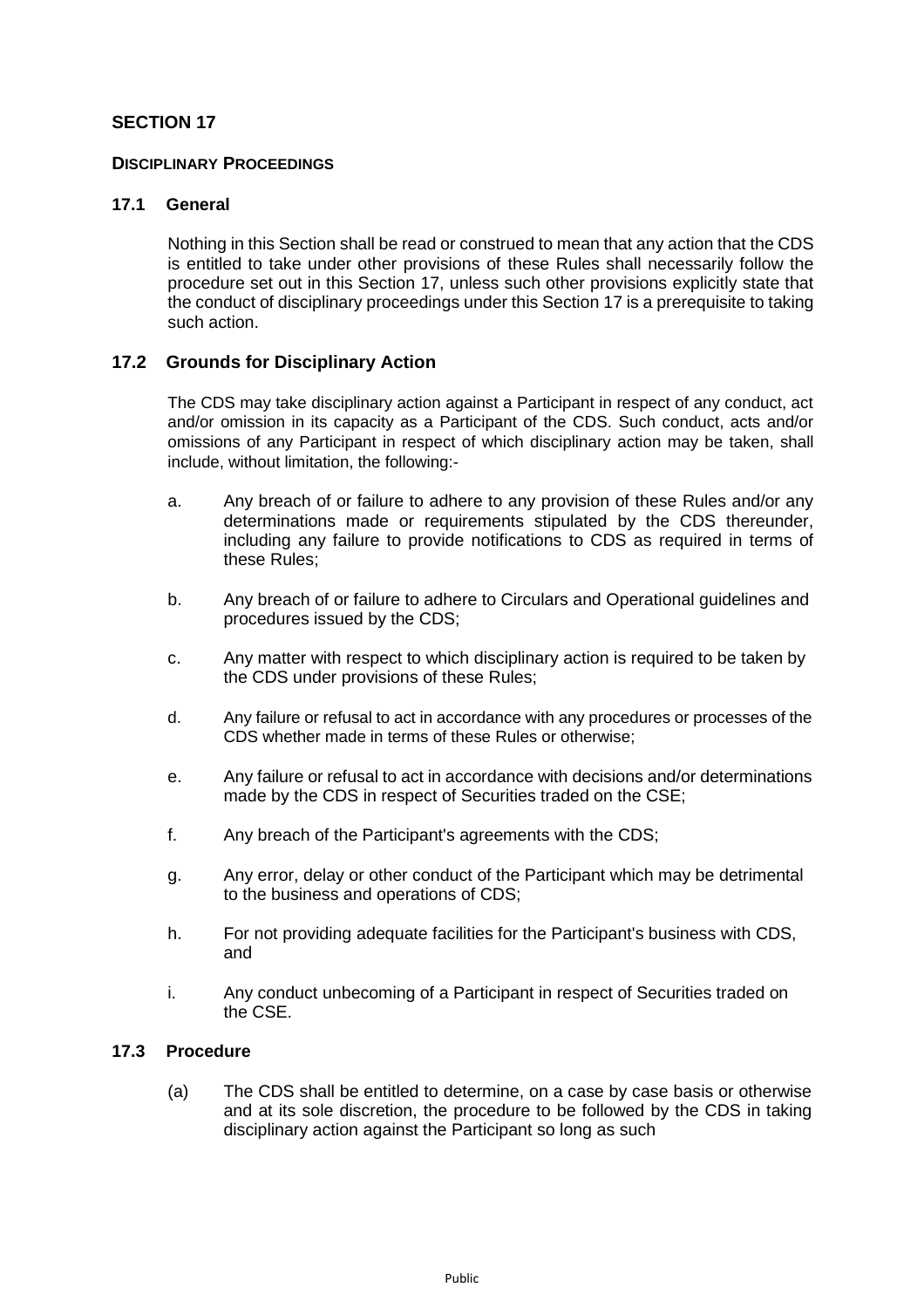procedure provides the Participant with adequate opportunity to show cause or present its case.

Provided however nothing in this Rule shall prevent the CDS from taking any action including taking of any disciplinary action against the Participant as interim measures pending the initiation and/or conclusion of the disciplinary proceedings, if the CDS is of the view that any such action is required to be taken to uphold the integrity and/or stability of the Securities market and/or public faith and confidence in the credibility of the market pending the initiation and/or conclusion of the disciplinary proceedings.

(b) Without prejudice to the generality of the provisions of Rule 17.3 (a) above, the CDS may appoint any committee consisting of officers of the CDS and/or external persons (whom the CDS, at its sole discretion, considers as necessary in conducting its disciplinary proceedings) in order for the CDS to hear and determine any matter of disciplinary nature.

### **17.4 Investigations**

- (a) In the event the CDS is of the view that any conduct, act and/or omission of any Participant in its capacity as a Participant of the CDS, needs to be investigated for the purpose of ascertaining whether disciplinary proceedings should be commenced against such Participant, the CDS is entitled to direct the Participant to immediately do and carry out any and all acts, including the following, that the CDS considers necessary to carry out such investigations:-
	- (i) To provide information/explanations as required by the CDS;
	- (ii) To cause any officer or employee of the Participant to appear before the CDS with necessary documents and to provide any information/explanations as may be deemed necessary by the CDS; and/or
	- (iii) To provide the CDS with any documents or records of the Participant.
- (b) Any failure or partial failure to comply with such direction of the CDS including any concealment of, or furnishing of false or inaccurate, information, documents or records, shall be deemed to be a breach by the Participant of these Rules. Further, such failure may, inter alia, result in, the CDS, at its sole discretion, imposing any immediate interim measures as referred to in Rule 17.3 (a) above.

# **17.5 Determination of the CDS**

- (a) The CDS shall be entitled to take any disciplinary action that the CDS may deem appropriate against the Participant, which may include, without limitation, expulsion, suspension, limitation of or restriction of activities, functions and/or operations, specific performance, warning, reprimand and/or payment of any fees or costs as determined by the CDS.
- (b) Any determination made by the CDS in accordance with Rule 17.3 above, with regard to the disciplinary action taken against a Participant shall be communicated to the Participant by the CDS in writing and such determination shall be effective immediately upon delivery (in terms of